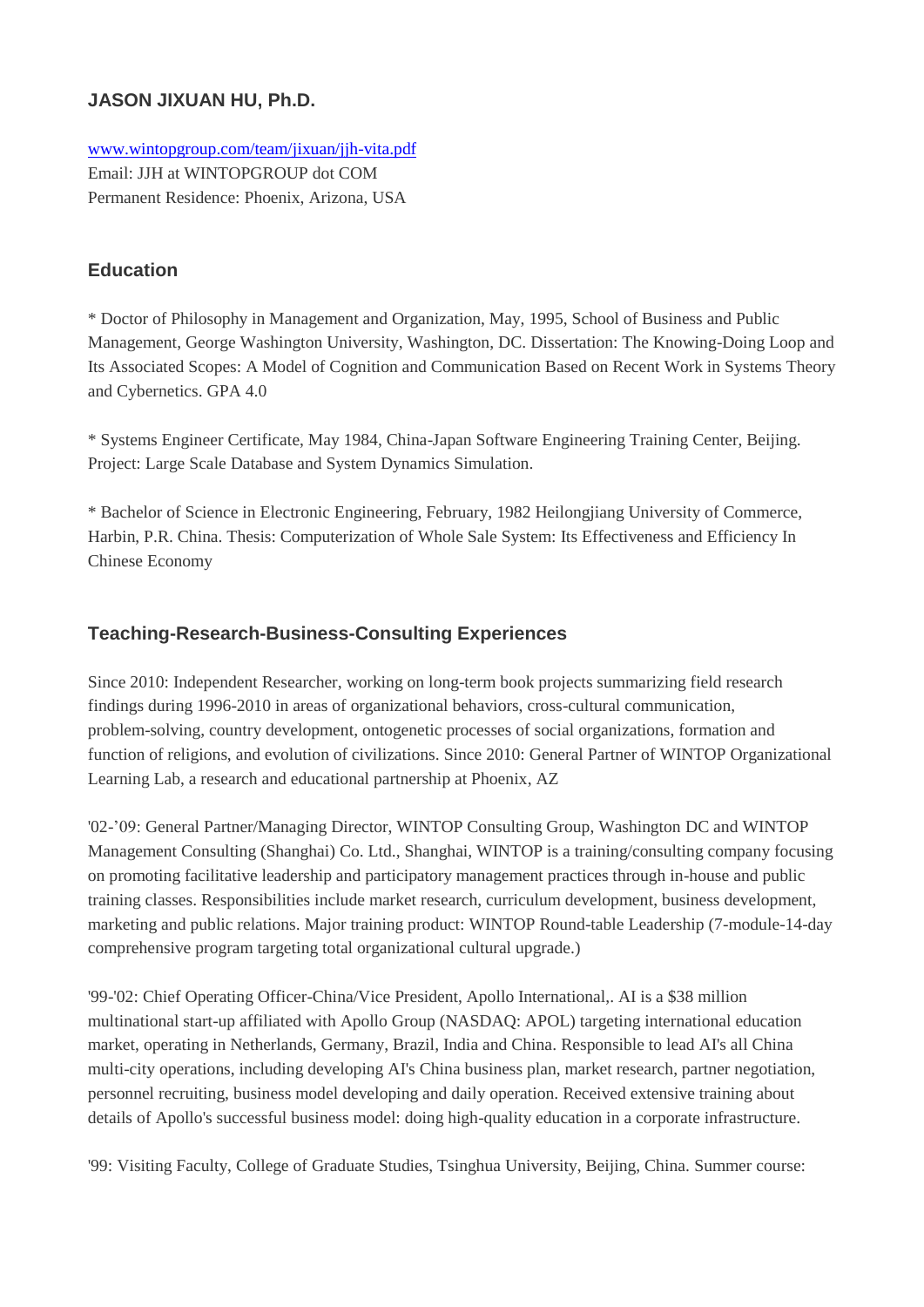General Cybernetics and Its Applications in Management.

'96-'99: Co-Founder/CEO, Washington International Tech-Group, Inc., Gaithersburg, MD,. Organized an international business representative network in several international cities. Projects including multinational cooperation for China's EXPO'99, ADSL OEM, DVD production line, high-tech equipment trading, market research, and others involving overcoming Chinese bureaucracy and cross-cultural difficulties. Consulting service provided to clients including George Soros and Chinese central and local governments. Experienced with issues in joint-ventured projects between U.S. and China.

'95-'96: Assistant Professor (Tenure track), Multidisciplinary Faculty, California State University at Monterey Bay,. (Accepted and later resigned this appointment because of the initiative and the termination of my project proposal of building the university's business school with a real business.) Worked on curriculum development for the program of Business Management. Courses: (1) System Thinking in Business Management; (2) Cybernetic Tools in Organizational Learning; (3) Methodology for Improving Organizational Communication; and (4) The Nature of Scientific Knowledge and New Epistemology.

'95: Business Consultant, Booz-Allen Hamilton Inc., Virginia,. Participated in cross-cultural business projects including biding on selling high-tech C3I system to Chinese companies. Association of Chinese Professors of Social Sciences in the U.S.

''94: Lecturer, School of Business and Public Management, GWU, Washington, DC. Taught a self-designed graduate course: Introduction to Cybernetics and Systems Theory.

'94: Visiting Faculty, College of Business and Management, Beijing University, Beijing, China.. Summer course: General Cybernetics and Its Applications in Management.

'91-'92: Research Consultant, U.S. Department of Labor, Bureau of International Labor Affairs: Washington, DC. Analyzed DOL and GAO data sets for US immigration policy research projects.

'90- '95: Graduate Research Assistant, '93-'95: Deputy Director, Center for Social and Organizational Learning, School of Business and Public Management, GWU, Washington, DC. Projects: cybernetics, systems theory and their applications in interdisciplinary studies; strategic management issues in organizational development; impact of social structures and transitions on a sustainable economy; impact of science and technology on social and organizational structure and learning; and factors that impact Eastern-Western organizational development. Developed and implemented the Caucus Computer Conferencing System serving the GWU community. Assisted faculty members on research projects: data analysis for TQM, cross-cultural comparative studies of organizations, database management, report and paper reviews, and various administrative duties. Developed and managed the Internet communication network for Cybernetic research community (CYBCOM List Serve) and conducted internet seminars (Introduction to General Cybernetics) for a discussion group of about 160 participants from 21 countries over the Internet built in 1993.

'88-'89 Assistant Director in Research and Development, Yunnan Institute of Computer Technology, Kunming, China, and Director, Kunming Institute of Cybernetics & Systems Theory. Projects: SCQ: A Program Generator for Chinese Database Management Systems, a government contract; Collaboration with the Russian (USSR) Institute of Systems Research and George Washington University studying how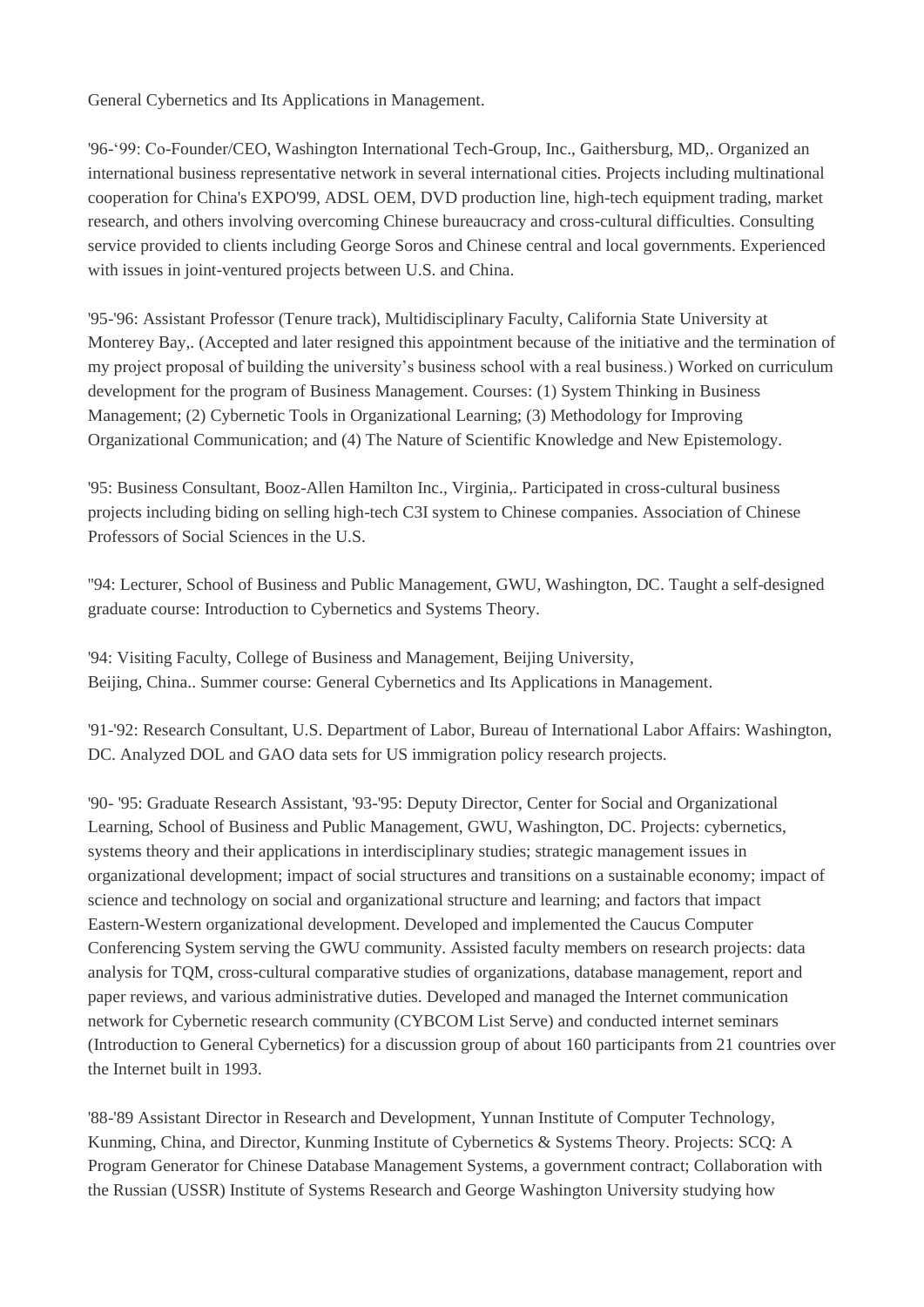cybernetics and systems principles could be used to assist the on-going processes of economic and organizational reform in the socialist countries; edited a series of translated articles for The Journal of Natural Dialectics introducing Second Order Cybernetics to Chinese readers (interrupted by the June 4<sup>th</sup> Movement in China)

'86-'88: Research Visiting Scholar in Management Science Sent by the Chinese Ministry of Education, School of Business and Public Management, GWU, Washington, DC. Participated in various research projects and seminars: (1) Cybernetics and system theory and its applications; (2) management and communication in cross-cultural organizations; (3) strategic management issues in organizational development; and (4) Eastern-Western relationships.

'84-'86: Research Project Team Leader, Yunnan Institute of Computer Technology, Kunming, China. Projects: system research and business computerization for Yunnan Provincial Import & Export Corporation; feasibility studies for a joint-ventured hospital computer management system; System Dynamics and Econometrics Modeling for government investment allocation (Provincial Government contract); Decision support software R&D: "Think-tank Tool Package for Management."

'82-'84: Project Team Leader and Instructor, Yunnan Television and Radio University, Kunming, China,. Initiated and developed China's first computerized examination score processing system within China's 30 TV-Radio Universities. Courses: Computer Programming; Principles of Automatic Control; Circuit Analysis, laboratories and tutorials; System Dynamics; Principles of Cybernetics, Information Theory, and Systems Theory.

# **Publications and Presentations** *(reversed chronological order)*

- Hu, J.J.X., System Thinking Is Not for Everyone From the Bell Curve 2.0 to the Multi-level Approach to System Thinking Education, the 61<sup>st</sup> Meeting of International Society of Systems Science: From Science to Systemic Solutions – System Thinking for Everyone, Vienna, Austria, July 9-14, 2017
- Hu, J.J.X., The (Mutual) Influence of History and Culture on Science and Philosophy: A Co-Evolution Framework, the 61<sup>st</sup> Meeting of International Society of Systems Science: From Science to Systemic Solutions – System Thinking for Everyone, Vienna, Austria, July 9-14, 2017
- Hu, J.J.X., The Cognition-Action-Circle at Society Scale: Revealing the Multi-Layer Structure of Realities Constructed by Human Creativity – the Case of Don Quixote from the Perspective of Second Order Cybernetics, International Systemic Colloquium – The Systemic-Cybernetic Approach and Its Application to the Quixote, II International America-Europe Congress, Villanueva de los Infantes, Spain, June 29-July 2, 2017
- Hu, J.J.X., The Phenomenon of Auto-gaslighting in the Evolution of Civilization, the  $7<sup>th</sup>$ International Nonlinear Science Conference, Salzburg, Austria, April 6-8
- Hu, J.J.X., Feasible Cost, Requisite Variety, and Preferred Taste Three Dimensions of "Good" Regulation and Their Hidden Laws, the 2016 Dupont Summit, Washington, DC USA, Dec. 2, 2016
- Hu, J.J.X., & Z. J. Liu, Sustainability Challenged Comparing Two Competing Value Systems "The Book of Shang" from Chin' Dynasty vs. the Islamist Ideology, the  $60<sup>th</sup>$  Meeting of International Society of Systems Science, Boulder, CO, USA, July 25-29, 2016
- Liu Z. J. and J.J.X. Hu, Comparing the Current ISIS and the (Not-Yet) Past Leninist States (USSR and Pre-1979 China), the 60<sup>th</sup> Meeting of International Society of Systems Science, Boulder, CO,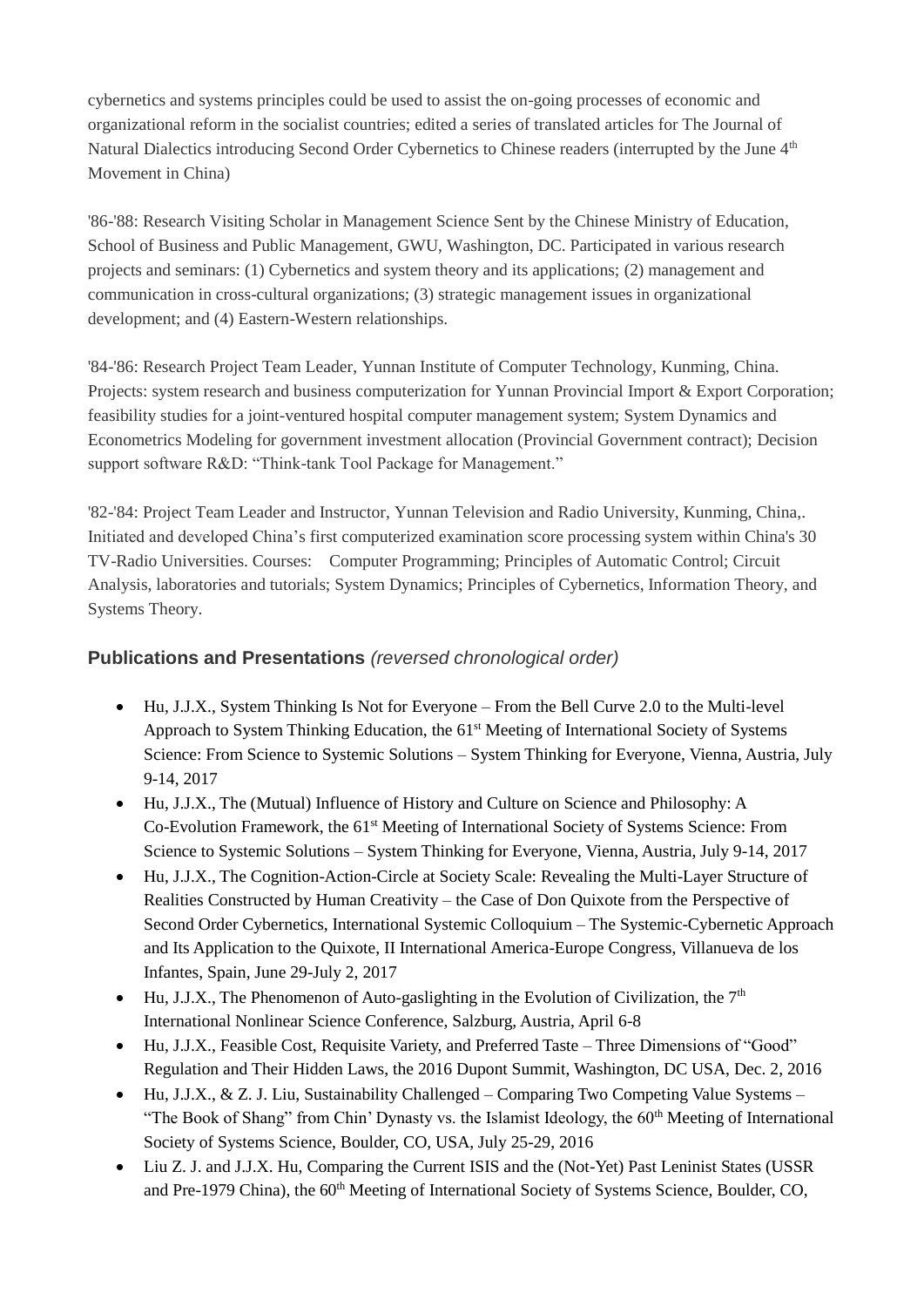USA, July 25-29, 2016

- Hu, J.J.X., Four Question Marks to Be Discussed: Science? Cybernetics? First Order? Second Order? International Academy for Systems and Cybernetic Sciences, Chengdu, China, Oct. 2015
- Hu, J.J.X., Anthropocene? Yes, But Stratified Measuring Existing Societies with Civilization Level Index, the 59<sup>th</sup> Meeting of International Society of Systems Science, Berlin, Germany, Aug 2-7, 2015
- Hu, J.J.X., (2014), New Challenges to New Science, in Constructivist Foundations An Interdisciplinary Journal, Vol. 10, No.1, Special Issue on Second-Order Science, pp. 26-28
- Hu, J.J.X., Civilization Level Index (CLI): A systemic Instrument for Measuring the Level of Development, or How Human Are We Actually Becoming, the 58<sup>th</sup> Meeting of International Society of Systems Science, Washing D.C., July 27-Aug. 1, 2014
- Hu, J.J.X., Two Human Fates of Human Becoming Are We Splitting into Two Species? IEEE 2014 Conference on Norbert Wiener in the 21th Century, Boston, MA, June 24-26, 2014
- Hu, J.J.X., Multi-Layer Self-Organization Process (MLSOP) A Framework to Understand Emergence of Social Institutions, the 22th European Meeting for Cybernetics and System Research, Symposia for Emergence in Social systems Theories &Social science, Vienna, Austria, April 22-25, 2014
- Hu, J.J.X., Cultural Genes as Key Variable in the Paths of Country Development Paths to Establish Rule-of-Law of Britain, U.S., France, Russia, Germany, Japan, and China, the 22th European Meeting for Cybernetics and System Research, Symposia for Emergence in Social systems Theories &Social science, Vienna, Austria, April 22-25, 2014
- Hu, J.J.X,. Multi-Level Self-Organizations in Human Interactions, Annual Conference of American Society for Cybernetics: Acting-Learning-Understanding, Bolton, U.K., July 28-Aug. 3, 2013
- Hu, J.J.X., Multi-Level Self-Organization Toward Globalization A synthesis of Ontogenetic Framework for Analyzing "Clash of Civilizations" and the Emerging Planet Vision, discussion at Heinz von Foerester 100 Birthday Conference – Self-Organization and Emergence, Vienna, Austria, Nov. 9-13, 2011
- Hu, J.J.X., Chinmunism: Its definition, cultural-behavioral roots and organizational
- uncertainties. The 16th ACPSS International Conference Engaging China: Sino-American Relations, Sustainable Development and Beyond, Harvard University, November. 5-7, 2010
- Hu, J.J.X., (2009), Organizational Institutions and Their Responsible Behavioral-Cultural Gene Codes and A Measurement for Organizational Efficiency, Proceedings of the 2<sup>nd</sup> International Multi-Conference on society, Cybernetics and Informatics, Volume II, IIIS(IFSR), pp. 99-104
- Hu, J.J.X., Organizational Institutions and Their Responsible Behaviroal-Cultural Gene Codes and A Measurement for Organizational Effeiciency, the 5<sup>th</sup> International Conference on Social and Organizational Informatics and Cybernetics: SOIC 2009, Orlando, Florida, July 10-13, 2009
- Hu, J.J.X., Communication, Negative Communication, Anti-communication, and Communicability Index – Synthesizing A Number of Good Ideas from Brun, Maturana, von Foerster, Pask and Jacques, workshop co-facilitated with Wenjun Du, Annual Conference of American Society for Cybernetics, Olympia, March 12-15, 2009
- Hu, J.J.X.(2008),The Law of Requisite Congnitive Capacity in Human Communication, Conflict Resolution and Cooperation Solicitation. Emergence: Complexity and Emergence, Vol. 10 No. 4 pp. 27-35
- Hu, J.J.X., Unfolding the Dynamic Structure Dimension of Cognition: Cybernetics as an Extraordinary Milestone of the Human Cognitive Capacity Development, Thinking and Making Connections: Cybernetic Heritage in the Social and Human Sciences and Beyond, Södertörn University College and he Nobel Museum, Stockholm, November 10-11, 2008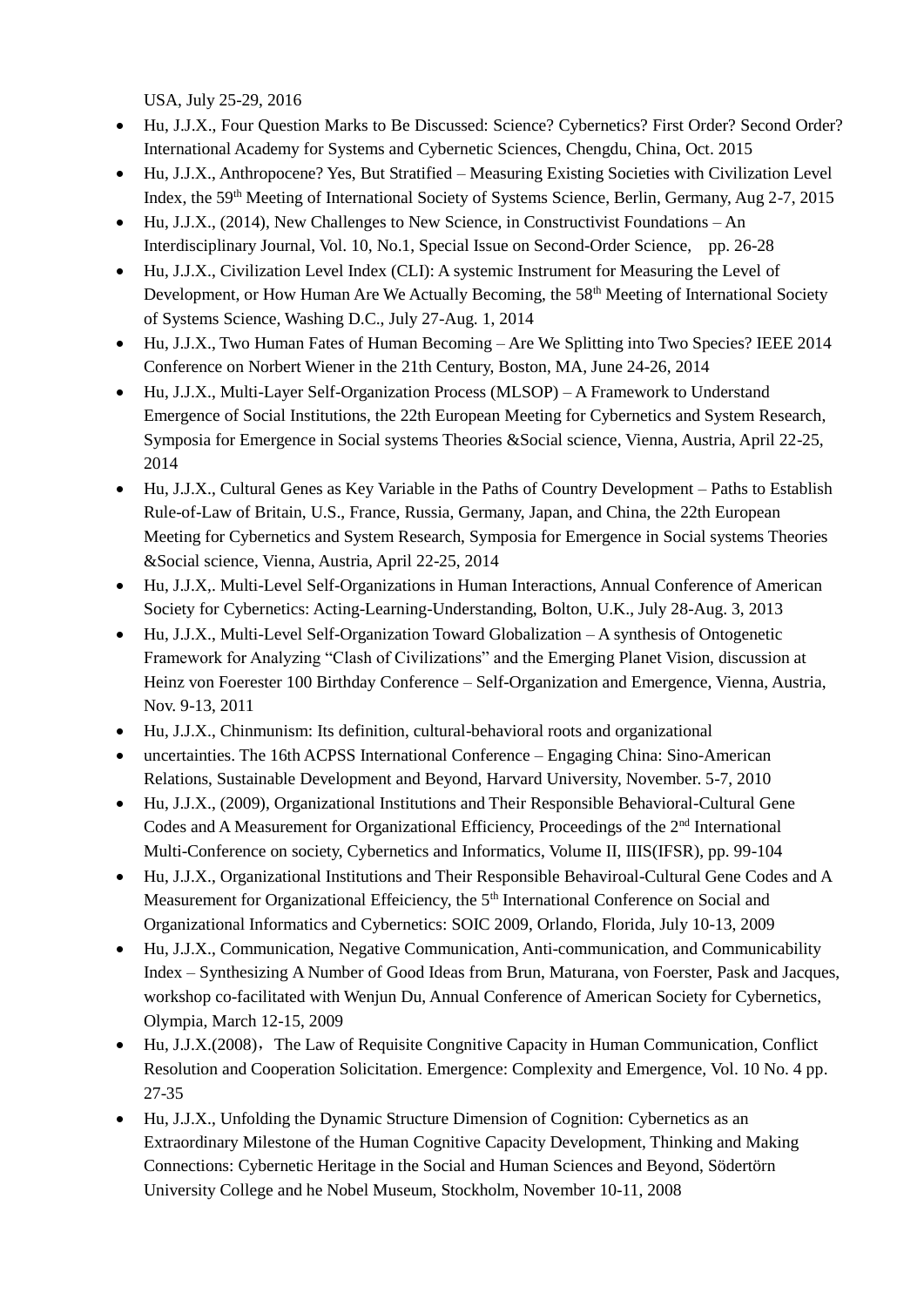- Hu, J.J.X., Cognitive Tools for Understanding and Action Strategies for Improving Organizations A Sociocybernetic Approach in Organizational Development, the 8<sup>th</sup> International Conference on Sociocybernetics – Complex Social Systems, Interdisciplinarity and World Futures, by Research Committee 51 of International Sociology Association, Ciudad de Mexico, June 23-27, 2008
- Hu, J.J.X., The Law of Requisite Cognitive Capacity in Human Communication, Conflict and Cooperation Solicitation, the International Conference on Complexity, Chaos and Conflict, by Werner Institute, Creighton University, Omaha, NE, June 5-7, 2008
- Hu,  $J.J.X.(2007)$ , The Pre-requisite for A Country to Rise Is the Liberation of People's Wisdom Preface for the Chinese Version of Ackoff's Best: His Classic Writings on Management, Shanghai Sanlian Press, 2007, in Chinese
- Hu, J.J.X.(2007), The Key to Release Creativity and Cooperative Capacity of Students Is to Promote Facilitative Teaching Methods, Fudan Education Forum, 2007, Vol. 2, pp.27-30, in Chinese
- Hu, J.J.X. and Du, W(2007). Revealing the Self-organizing Covert Processes in Contemporary Chinese Culture, the 2007 Organizational Development Network Annual Conference, Baltimore, Oct. 19-23, 2007)
- Hu, J.J.X (2006). Growing Participation for Co-operacy, An Interview, China Daily, 2006-10-09, http://www.chinadaily.com.cn/china/2006-10/09/content\_704010.htm
- Hu, J. J.X.(2006). Distance Education in America: The Model of Apollo Experience An Interview. Open Education Research, Vol. 12, No.5, (Oct. 2006). pp.4-8.
- Hu, J.J.X. and Du, W(2006). Roundtable Leadership Encountering Undertable Leadership Bridging East and West with Facilitative Approaches, the 2006 Organizational Development Network Annual Conference, San Francisco, Oct. 23-25, 2006
- Hu, J.J.X. and Du, W.(2005). WINTOP Consensus Workshop, Internationaler Praxiskongress fur gelebtes Veranderungsmanagement 2005, Vienna, Austria, Dec. 12-14, 2005
- Hu, J.J.X. and Du, W.(2005). Four-dimensional System Thinking and Corporate Cultural Change: Three Prescriptions are Better than One, The 2005 Annual Conference of American Society for Cybernetics, Washington, D.C., Oct. 28-30, 2005
- Du, W. and Hu.,J.J.X.(2005). Applying Technology of Participation in an Authoritarian Culture, The 2005 Annual Conference of American Society for Cybernetics, Washington, D.C., Oct. 28-30, 2005
- Hu, J.J.X(2004). Elitist Approach versus Re-inventing Approach Influences of System Thinking in Corporations in Last 60 Years, in International Journal of Knowledge and Systems Sciences, Oct.2004, Vol.1, No.1, pp52-55
- Hu, J.J.X.(2004). The Communicatics Model and Its Application in Knowledge Science, in Proceedings of The First International Symposium on Knowledge management for Strategic Creation of Technology, Japan Advanced Institute of Science and Technology, pp50-85
- Hu, J.J.X.(2004). Communicatics and Knowledge Science, Keynote Speech, The First International Symposium on Knowledge management for Strategic Creation of Technology, Japan Advanced Institute of Science and Technology, Ishikawa, Japan, Mar. 8-10, 2004
- Hu, J.J.X.(2003). The Applications of System Thinking within Business Communities Review of the Influence of System Ideas in Corporations in Last 60 Years through Two Different Paths, in Gu, J.F. et. al. (eds.) Knowledge and Systems Science: Towards Meta-Synthetic Support for Decision Making, Global-Link Publisher, pp.149-154
- Hu, J.J.X.(2003). Keynote speech: Two Paths of Applying System Ideas in Business Context, The Third International Workshop on Meta-Synthesis & Complex Systems And the Fourth International Symposium on Knowledge and Systems Sciences, Guangzhou, China, Nov. 29-Dec.1, 2003
- Hu, J.J.X.(2003). Cultural-Centricism, Communicationism, and Dynamics of the Agreement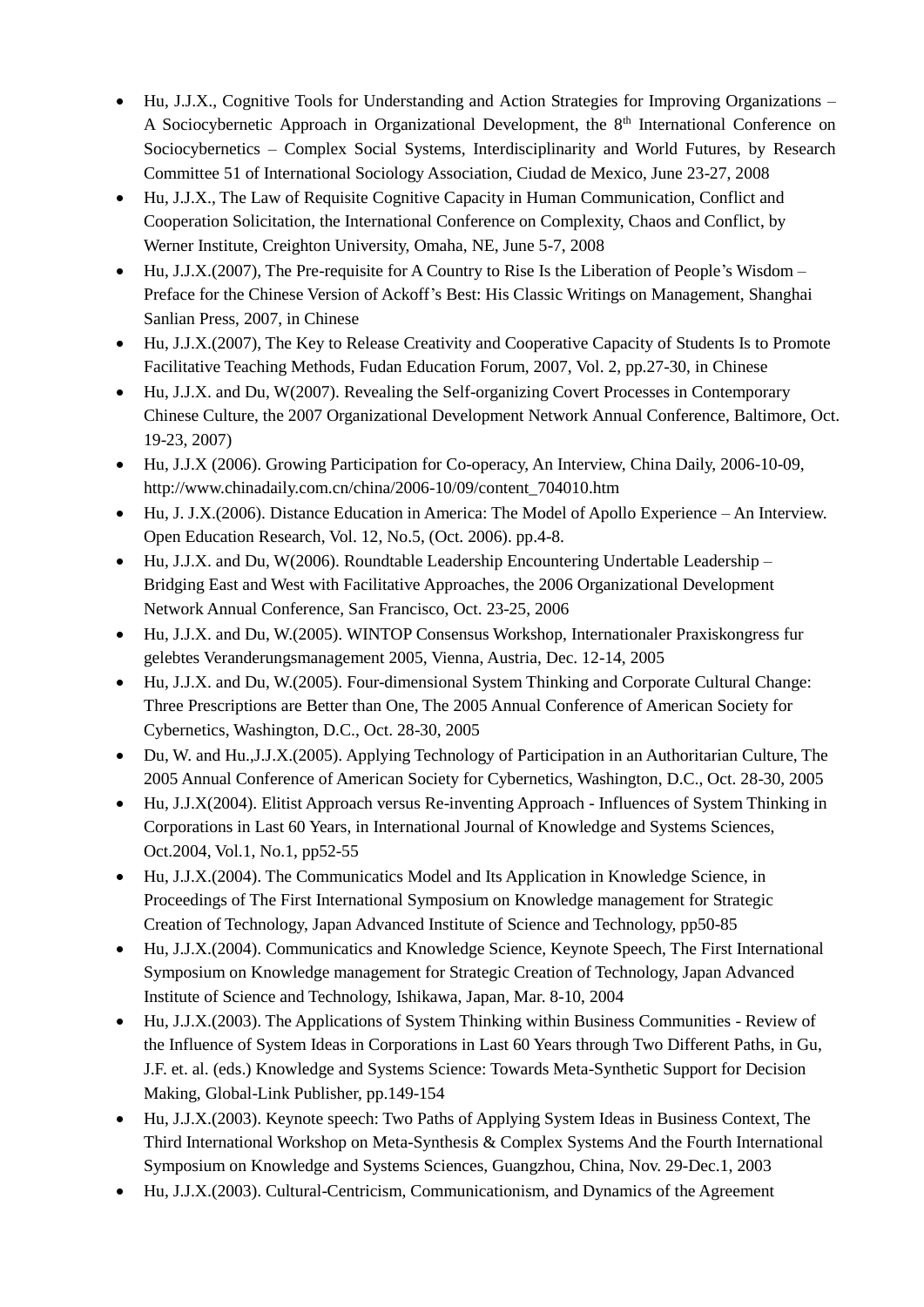Formation, Annual Conference of International Society for System Science (ISSS), Crete Island, Greece, July 6-11, 2003

- Hu, J.J.X. (2002). Promoting An Experimental Zone of Human Resource Development in China, Annual Conference of Western Returned Scholar Association, Tianjin, China, April 24-25.
- Hu, J.J.X.(2001). Dialogue: Economy Globalization and Basic Education. Yongxin Zhu, et. al. 21st Century Education Forum, SuZhou, China, Nov.10,2001
- Hu, J. X.(2001). Keynote speech: Comparing Self-Organization Dynamics Between Western and Eastern Cultures - Two Organizational-seeds Generates Two Types of System, First International Congress for Systemic Management, Vienna, scheduled May 1-6, 2001.
- Hu, J.X. (2000). Chinese Education Needs A Hematopoietic System An Interview, China Business Monthly – New Economy, No. 215 (Sept. 2000). pp.18-22.
- Hu, J.X. (2000). Understanding of Venture Capital Operation, in Rao, M. eds., Internet Innovation and Investment  $-$  A Report from Wall Street and Silicon Valley, New York: Chinese Association for Science and Business, Inc. pp.31-45.
- Hu, J.X. (1999), Eigen-mechanism: an explanatory principle and an artful exemplar, in Heylighen F., Bollen J. & Riegler A. (eds.) (1999): The Evolution of Complexity (Kluwer Academic, ). pp. 141-156
- Hu, J.X. (1998). Chapter Eleven, Discussing the Relationship between Taiwan Strait from the New Perspective of Communicatics, in Zhang, J. & Yu, Y. eds., Taiwan in the 21st Century: The Mainland Chinese Scholars Looking Ahead, New Jersey: Global Publishing Co. Inc., pp.237-255
- Hu, J.X., Hong, Z. H. & Stavrou, E. eds. (1996). In Search of the Road to Modernization: The Economic and Educational Issues in China's Reform Process, New York: Edwin Mellen Press.
- Hu, J.X. (1995). The Knowing-Doing Loop and Its Associated Scopes: A Model of Cognition and Communication Based on Recent Work in Systems Theory and Cybernetics, Michigan: UMI Company.
- Hu, J. X.(1995). Communicatics and communicationism as knowledge tools for a Sustainable civilization, Paper presented at the Interdisciplinary Conference on Knowledge Tools for A Sustainable Civilization, Toronto, Canada.
- Hu, J. X.(1995). Eigen-mechanism: an explanatory principle and an artful exemplar, Paper presented at Einstein Meets Magrettes -- An Interdisciplinary Reflection on Science, Nature, Human Action and Society, Brussels, Belgium.
- Hu, J. X. & Sun, X. Y (1995). An important dialogue between Jin and Szeto about art and Philosophy, Paper presented at Einstein Meets Magretts -- An Interdisciplinary Reflection on Science, Nature, Human Action and Society, Brussels, Belgium.
- Hu, J. X.(1995). The bell of fire, or the bell of hope? Critiques on 'the bell curve' from A communicationist perspective, Paper presented at the 7th International Conference on Social-Economics, Washington, D.C.
- Hu, J.X.(1994). Structural coupling processes for transforming an old order into a new order: a perspective on china's development, Cybernetics and Systems'94, Vol. II, New Jersey: World Scientific Publishing Co., pp.1319-1326.
- Hu, J.X. (1994). Between Science and Art: The Self-Image of A Video Camera. The Twenty-First Century Bimonthly, (25), pp.110-113, Chinese University of Hong Kong, (In Chinese)
- Hu, J. X.(1994). o niemozliwosci projektowania Systemow zywych: wnioski znieudanego eksperymentu krajow socjalistycznych, translated by Kazimierz Frieske, Projektowanie i Systemy annual, Vol. XIV. (in Polish)
- Hu, J. X. & Gao, R.Y.(1994). The Issue of Communication in Management and Organization: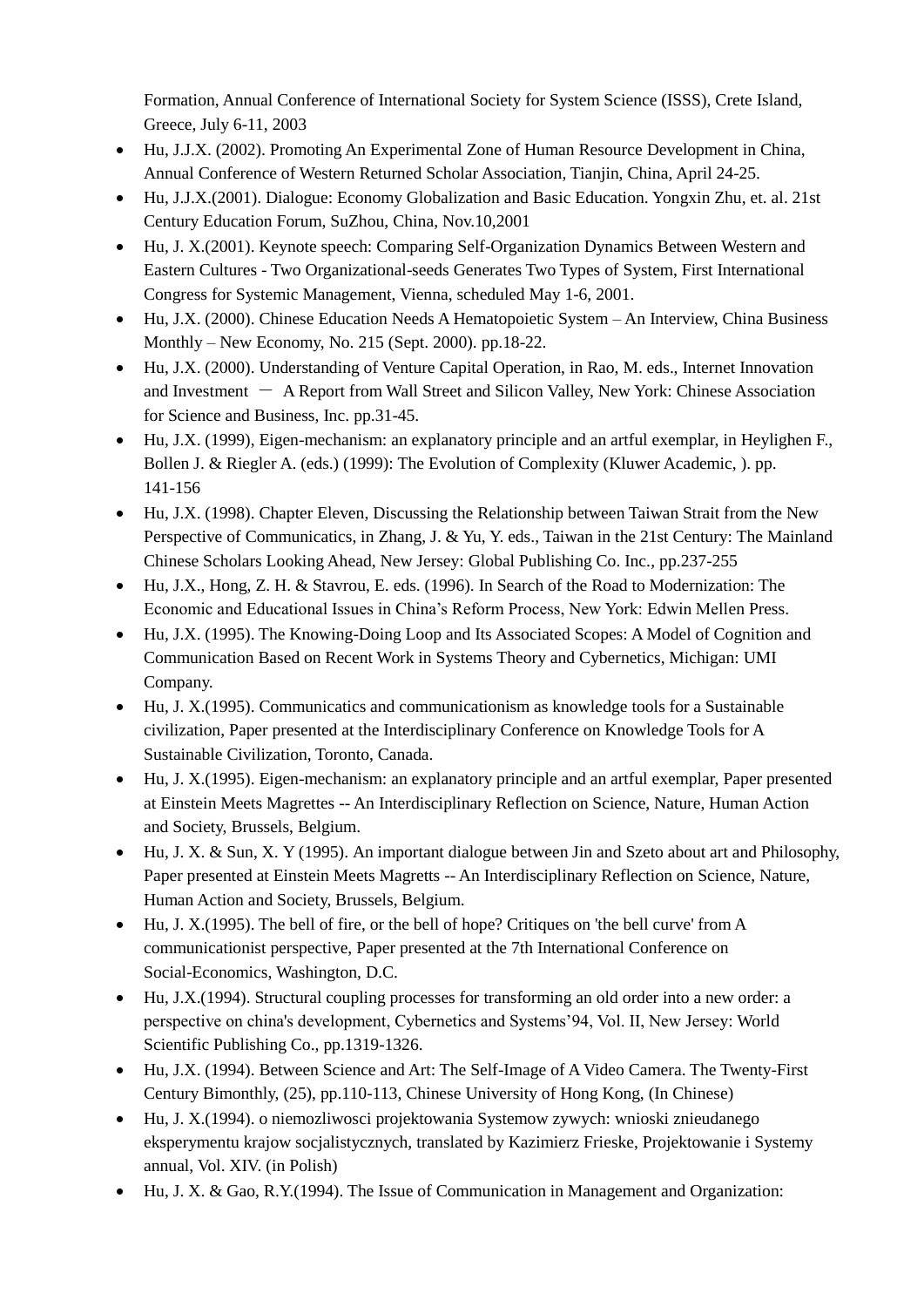Growing Scope of Concern in Management Science, Proceedings of the First Conference on Management Science for Domestic and Overseas Young Scientists, Beijing: International Academic Publishing Co. (pp. 177-182)

- Hu, J. X.(1994). Communications and communicationism: Reconstruction from the ground of cybernetics and system theory for future communication studies, translated by Croatian Journalist Association, in Collection of Papers for the 5th International Conference: Journalism and The New World of Communication, Bizovec, Croatia.
- Hu, J. X.(1993). Eigen-mechanism: an organizational principle, Paper presented at the Annual Conference of American Society for Cybernetics, Cybernetics in the Art of Learning, Philadelphia.
- Hu, J. X.(1993). The rise of communicationism: a new perspective for communication Studies in the post-cold-war world, Paper presented at the 43rd Annual Conference of International Communication Association, Washington, DC.
- Hu, J. X.(1993). Beyond 'who cares?' and 'so what?': the new values of Communicationism, Paper presented at the Fifth Annual International Conference of Society for the Advancement of Socio-Economics, New York.
- Hu, J.X. (1991). The non-designability of living systems: a lesson from the failed experiments in socialist countries," modified version, The CATO Journal, 11(1), pp. 27-46.
- Hu, J. X. (1991). China's economic reform as a case of large-scale social change, Cybernetics and Systems: An International Journal, 22(4), pp.505-514.
- Hu, J. X. (1990). The non-designability of living systems: Lessons from the socialist experiments on society and mind, China Report, 1(3), pp. 1-17.
- Hu, J. X. & Pangaro, P. (1990). The constructivistic feature of some Chinese words and characters, The Twenty-Six, 1(1), 14-15.
- Hu, J. X. (1990). China's economic reform and its obstacles: challenges to a large-scale social experiment, Proceedings of the 1990 Tenth European Meeting on Cybernetics and System Research, Vienna, Austria. (pp. 1081-1088)
- Hu, J. X.(1990). China's reform: resistance and strategies in a cybernetic view, Paper presented at the George Washington University Conference on Theories to Guide the Reform of Socialist Countries, Washington, DC.
- Hu, J. X.(1990). Some implications of principles of cybernetics for the reformation of social systems, Paper presented at the George Washington University Conference on Theories to Guide the Reform of Socialist Countries, Washington, DC.
- Hu, J. X. & Sun, X.Y.(1989). Organizational seeds and dual-phase mechanism: The emergence and evolution of self-organizing systems, Proceedings of the 33rd Annual Conference of the International Society for the Systems Sciences, (3), pp. 76-85.
- Hu, J. X. & Lee, C. (1989). Dynamic model of ups and downs of macaque Resources, Chinese Wildlife, 5, pp. 6-11. (in Chinese).
- Hu, J. X. & Umpleby, S. A. (1989). Computer conferencing in china. Telecommunications Policy, 13(1), 1989.
- Hu, J. X.(1989). A severe challenge to a large-scale social experiment: Questions from China's reformation, Paper presented at the 1989 Meeting of the American Society for Cybernetics, in Virginia Beach, Virginia.
- Hu, J. X.(1989). The Measurement Problems of the Social Sciences, Paper presented at the Second National Social Sciences and Computer Applications conference, held by Chinese Academy of Social Sciences, Kunming, PRC.
- Hu, J. X. (1988). The end of utopia: on the non-designability of social system, Cybernetics and